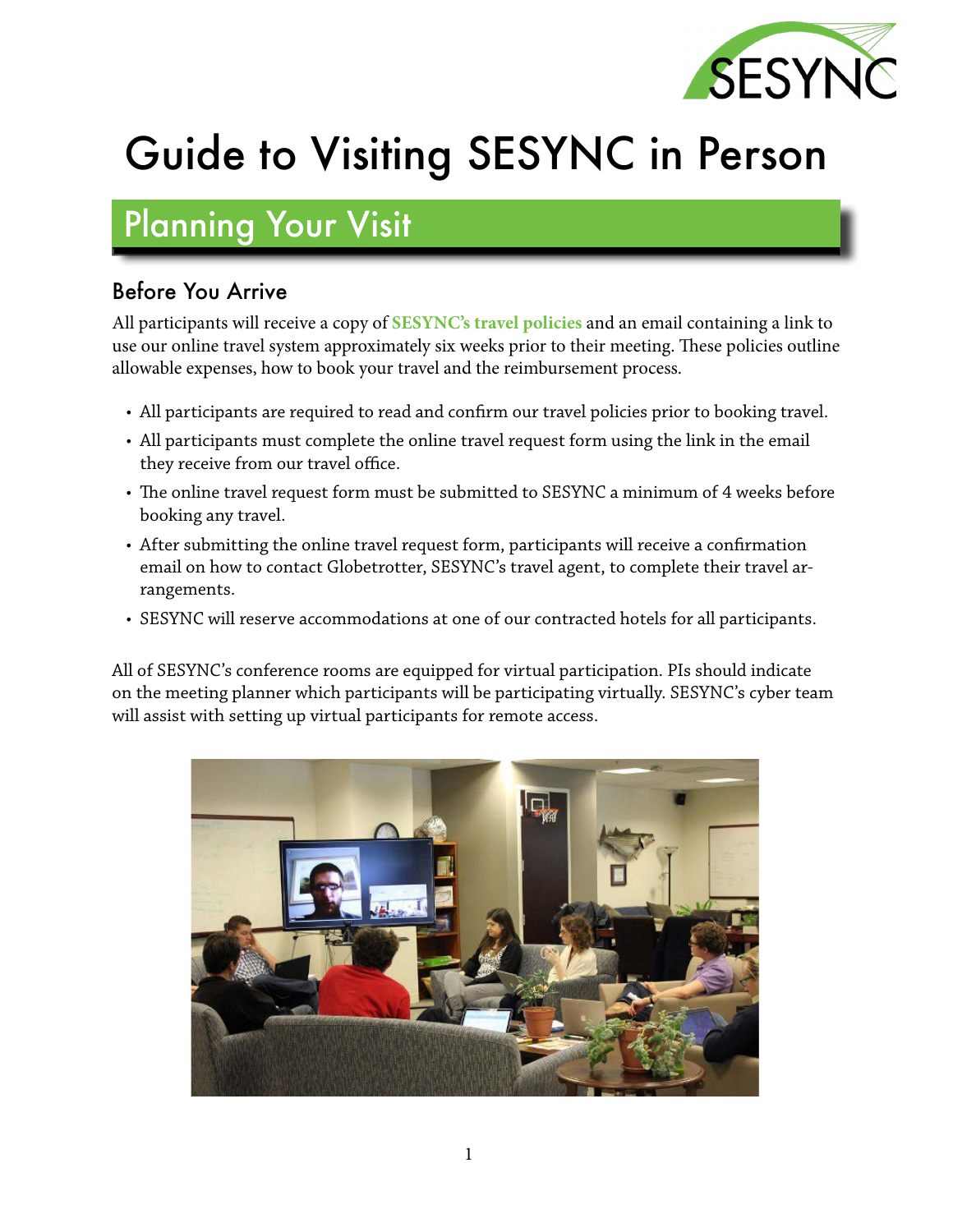

#### During Your Visit

Staff are available to help accommodate any needs. Please review the "Resources at the Cen-ter" section above to learn more about the types of support we can offer to you.

We encourage visitors to walk through the city's **[historic district](https://www.visitannapolis.org/)** and City Dock and enjoy the many shops, **[restaurants](https://d9ymuw65n2xoh.cloudfront.net/stage/public/2022-04/SESYNC%20Dining%20Guide%20Sept.%202021_0.pdf?VersionId=p_.gYvvy86Zti_PR.39FoWJI2RLI0FJm)**, activities, and scenery that Annapolis has to offer—most located within one mile of SESYNC's office. Annapolis is the home of the United States Naval Academy, founded in 1845, and of St. John's College, founded in 1696 as King William's School and the third-oldest institution of higher learning in the United States. Architecturally, Annapolis boasts some of the finest 17th- and 18th- century buildings in the country, including the residences of all four Mary-land signers of the Declaration of Independence.

#### After Your Visit (Reimbursement)

During the meeting, all participants will be provided with **[expense reimbursement forms](https://d9ymuw65n2xoh.cloudfront.net/stage/public/2021-11/September%202021%20SESYNC%20Travel%20Reimbursement%20Request%20Form%20-%20Fillable.pdf?VersionId=UWlKaMTxcUD2BgvZTasmOH5F97tuPUae)**, as well as instructions on how to submit them. For travelers not based in the United States or Canada, you will also be asked to complete this **[wire transfer form](https://d9ymuw65n2xoh.cloudfront.net/stage/public/2021-11/GAD%20X-9%20Fillable%207-17.pdf?VersionId=m6.KgCu9IqpJLtxoCPrgWs7_Q7KQFO3Q)**.

For a quick review of our travel reimbursement process, please watch this **[short video](https://youtu.be/MrlyMLbxc6g)**.

### **Facilities**

The facilities at the Center are comfortable, modern, and open. Fully Wi-Fi-enabled, SESYNC features high-tech conference rooms and workstations; live presentation broadcasting and videoconferencing; HD recording; a large, flexible, open workspace with kitchen facilities to support coffee breaks, catered meals, and collaborative break-out and brainstorming sessions; and more. Additionally, SESYNC's four innovative conference rooms feature a variety of display technology. Explore the Center's spaces below.

Update: Note that the attendee numbers referenced below are pre-COVID numbers. We may need to adjust seating arrangements and lower room capacity to meet state and federal requirements. It is important that you discuss the number of participants you plan to have on-site with our travel team throughout the entire process of planning your in-person meeting. Please reach out to travel@sesync.org with questions.